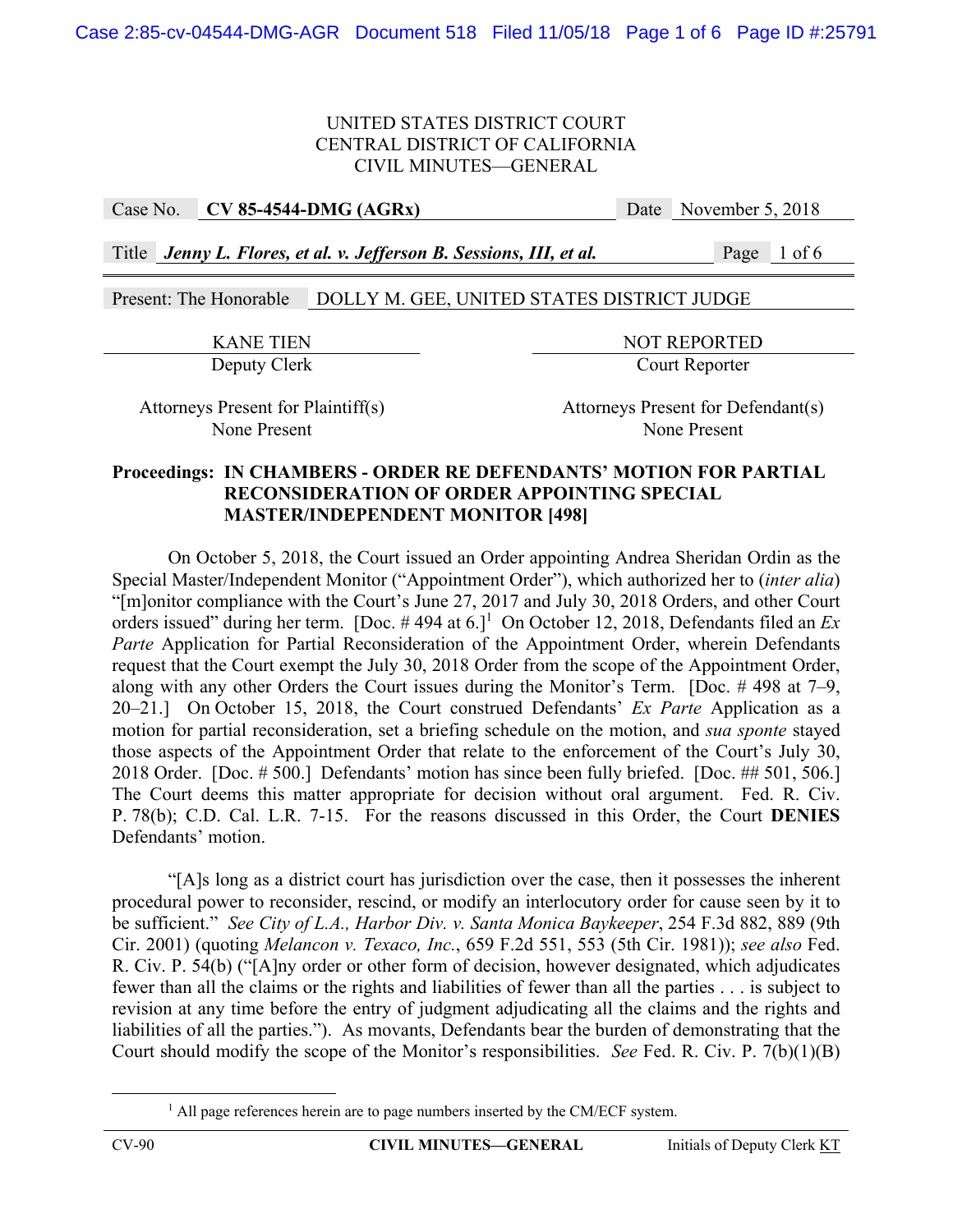| Case No. | $CV 85-4544-DMG (AGRx)$                                             | Date November 5, 2018 |
|----------|---------------------------------------------------------------------|-----------------------|
|          |                                                                     |                       |
|          | Title Jenny L. Flores, et al. v. Jefferson B. Sessions, III, et al. | Page 2 of 6           |

("A request for a court order must be made by motion. The motion must: ... be in writing unless made during a hearing or trial[.]"). Defendants have failed to discharge that burden.

 First, Defendants contend that they lacked notice and an opportunity to be heard regarding whether the Monitor would oversee their compliance with Orders other than the June 27, 2017 Order, which focused on Customs and Border Protection's ("CBP's") and Immigration and Customs Enforcement's ("ICE's") breaches of the *Flores* Agreement, *see* June 27, 2017 Order at 18–34 [Doc. # 363]; *see also* Fed. R. Civ. P. 53(b)(1) ("Before appointing a master, the court must give the parties notice and an opportunity to be heard."). This objection is now moot because the Court has afforded Defendants an opportunity to be heard before the aforementioned provisions of the Appointment Order go into effect.

 Second, Defendants argue that the Court may not "sanction" the Office of Refugee Resettlement ("ORR") by subjecting it to independent monitoring unless the Court finds by clear and convincing evidence that the agency breached the *Flores* Agreement, especially given that the Agreement specifies "the manner in which the decree was to monitored[.]" *See* Mot. for Recons. at 18–20. Defendants entirely misapprehend the purpose of the Monitor's appointment and the scope of the Court's authority for doing so. Federal Rule of Civil Procedure 53 and the All Writs Act (*i.e.*, 28 U.S.C. § 1651(a)) authorize the appointment of a special master to *monitor*  compliance with a court's orders, and not to *coerce* that compliance or *punish* a defendant for non-compliance. *Compare Nat'l Org. for the Reform of Marijuana Laws v. Mullen*, 828 F.2d 536, 542–44 (9th Cir. 1987) (holding that Rule 53 and Section 1651(a) confer such authority to appoint special masters), *with Kelly v. Wengler*, 822 F.3d 1085, 1097 (9th Cir. 2016) (holding that a contempt sanction may "coerce[] compliance with a court order" or punish violations thereof), *and Labor/Community Strategy Ctr. v. L.A. Cty. Metro. Transp. Auth.*, 564 F.3d 1115, 1123 (9th Cir. 2009) (holding that civil contempt sanctions may be imposed only if a breach is shown by clear and convincing evidence). A district court may appoint a monitor if "some exceptional condition" exists and/or if there are any "posttrial matters that cannot be effectively and timely addressed by an available district judge or magistrate judge of the district." *See* Fed. R. Civ. P. 53(a)(1)(B). Such conditions exist in this case because it is particularly complex, Defendants have previously failed to comply with this Court's Orders, and there are ongoing disputes regarding the implementation of those orders. *See* Appointment Order at 4–6; *Hook v. State of Ariz.*, 120 F.3d 921, 925–26 (9th Cir. 1997) (affirming a district court's order appointing a special master to monitor compliance with a consent decree); *United States v. Suquamish Indian Tribe*, 901 F.2d 772, 774–75 (9th Cir. 1990) (special masters may be appointed to aid a district court in enforcing its decree and because of complexity and problems with compliance). Furthermore, the Court rejects Defendants' outlandish argument that the parties impliedly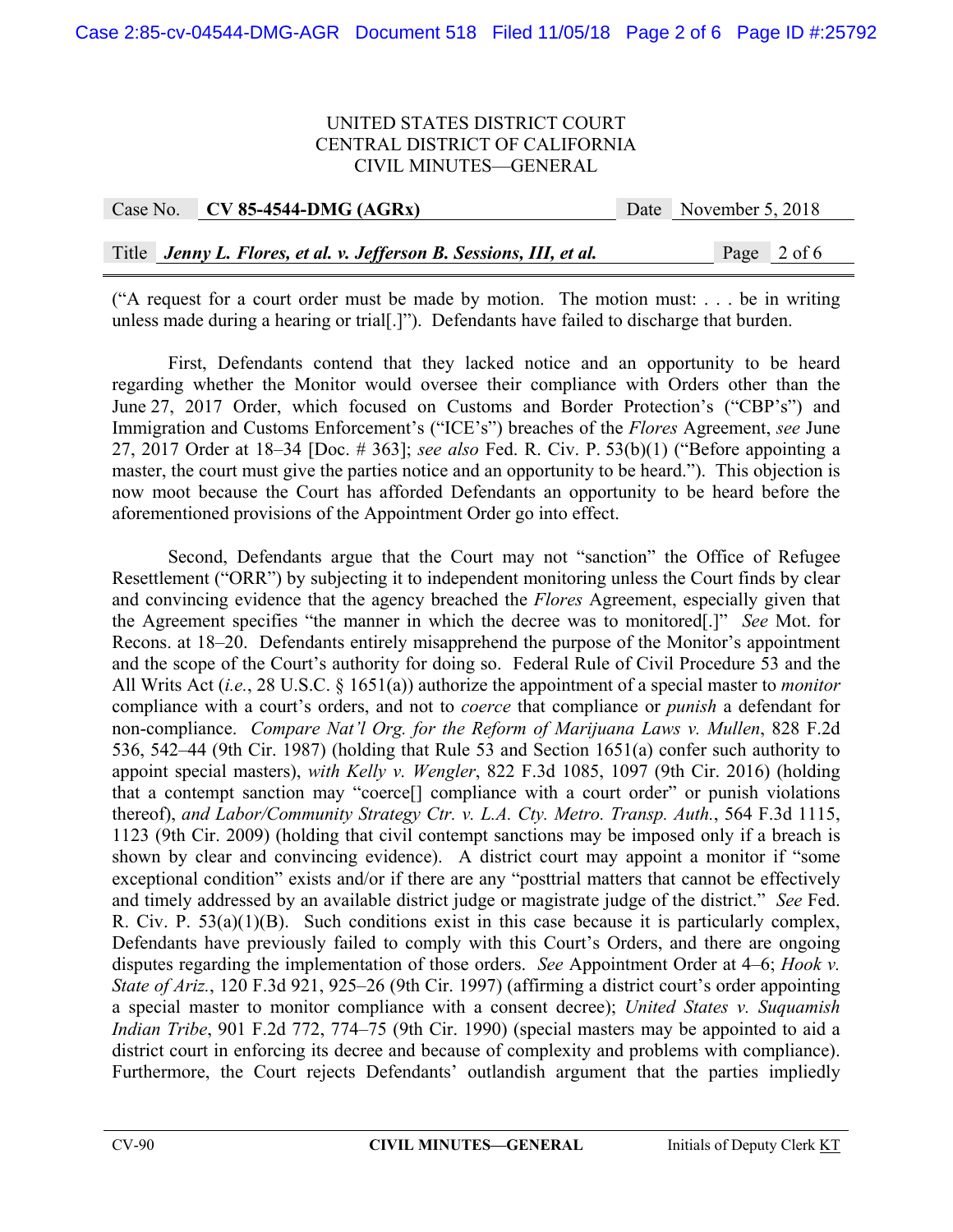| Case No. | $CV 85-4544-DMG (AGRx)$                                             | Date November 5, 2018 |
|----------|---------------------------------------------------------------------|-----------------------|
|          |                                                                     |                       |
|          | Title Jenny L. Flores, et al. v. Jefferson B. Sessions, III, et al. | Page 3 of 6           |

bargained away its authority to appoint a monitor to oversee compliance with the instant consent decree.2 *See* Mot. for Recons. at 19–20; Reply at 3–5.

 Third, Defendants claim that "[t]he Court's sole stated basis for the appointment of a monitor with regard to ORR was its reference to a declaration filed in a separate matter," and that the Monitor's oversight relating to the July 30, 2018 Order should be limited to "the specific assertions of non-compliance contained in the declaration . . . ." *See id.* at 20–21. Defendants neglect the fact that the July 30, 2018 Order found that ORR was responsible for numerous violations of yet another Court Order—*i.e.*, the *Flores* Agreement itself. *See* July 30, 2018 Order at 30–32 [Doc. # 470]; *Flores v. Sessions*, 862 F.3d 863, 875 (9th Cir. 2017) (noting that the Flores Agreement is a court order).<sup>3</sup> Additionally, the immense complexity of this case hinders the Court's ability to determine whether ORR has remedied its violations of the Agreement. *See, e.g.*, *Flores* Agreement at ¶¶ 12.A, 14, 17, 19, Ex. 1 at ¶ A (governing multiple aspects of a Class Member's confinement, including the conditions thereof, the policy favoring release, suitability determinations for custodians, and minimum standards for licensed programs in which Class Members must be placed) [Doc. # 101]. Therefore, even apart from Dr. Amy Cohen's declaration, there was ample justification for empowering the Monitor to oversee ORR's compliance with the *entirety* of the July 30, 2018 Order. Dr. Amy Cohen's declaration merely reinforced that conclusion. Therein, she attested that following the July 30, 2018 Order, ORR had not transferred any children out of Shiloh RTC and continued to represent that it may unilaterally administer psychotropic medication to Class Members on a non-emergent basis. *See* Cohen Decl. at ¶¶ 8–11, *Lucas R., et al. v. Alex Azar, et al.*, No. CV 18-5741-DMG (PLAx) (C.D. Cal.) [Doc. # 64-1]. On the other hand, Defendants also assert that it has on file the consent of a parent for each child at issue for the administration of psychotropic medications at

 $\overline{\phantom{a}}$ <sup>2</sup> To support this argument, Defendants cite cases that stand for the wholly unremarkable proposition that ordinary contract principles govern the interpretation of consent decrees. *See* Reply at 4 (citing *City of Las Vegas v. Clark Cty.*, 755 F.2d 697, 702 (9th Cir. 1985); *United States v. Asarco, Inc.*, 430 F.3d 972, 980 (9th Cir. 2005)). Defendants fail to cite *any* authority establishing that the parties can impliedly abrogate the Court's statutory power to appoint a monitor by simply *omitting* discussion of that remedy from a consent decree. *See id.* at 3–5.

<sup>&</sup>lt;sup>3</sup> After the Court issued the July 30, 2018 Order, ORR apparently "sought further guidance from the State Attorney General's Office" regarding whether Texas law on the administration of psychotropic medications protects Class Members detained at Shiloh RTC. *See* Fields Decl., Ex. 1 at 2 (Sept. 13, 2018 Letter from ORR to Shiloh) [Doc. # 506-2]. Yet, the agency has already "concede[d] that 'Shiloh RTC's operations *are governed by* the Texas Department of Family and Protective Services (TDFPS) Licensing Division's Minimum Standards for General Residential Operations, which include polic[ies], procedures, and practices concerning the use of psychotropic medication.'" *See* July 30, 2018 Order at 20 (emphasis in original) (quoting Sualog Revised Decl. at ¶ 14 [Doc. # 466-1]) [Doc. # 470]. Thus, even if the state attorney general ultimately opines that Shiloh RTC's operations are not governed by the TDFPS's minimum standards, ORR may not disobey the July 30, 2018 Order unless it has been modified or overturned on appeal.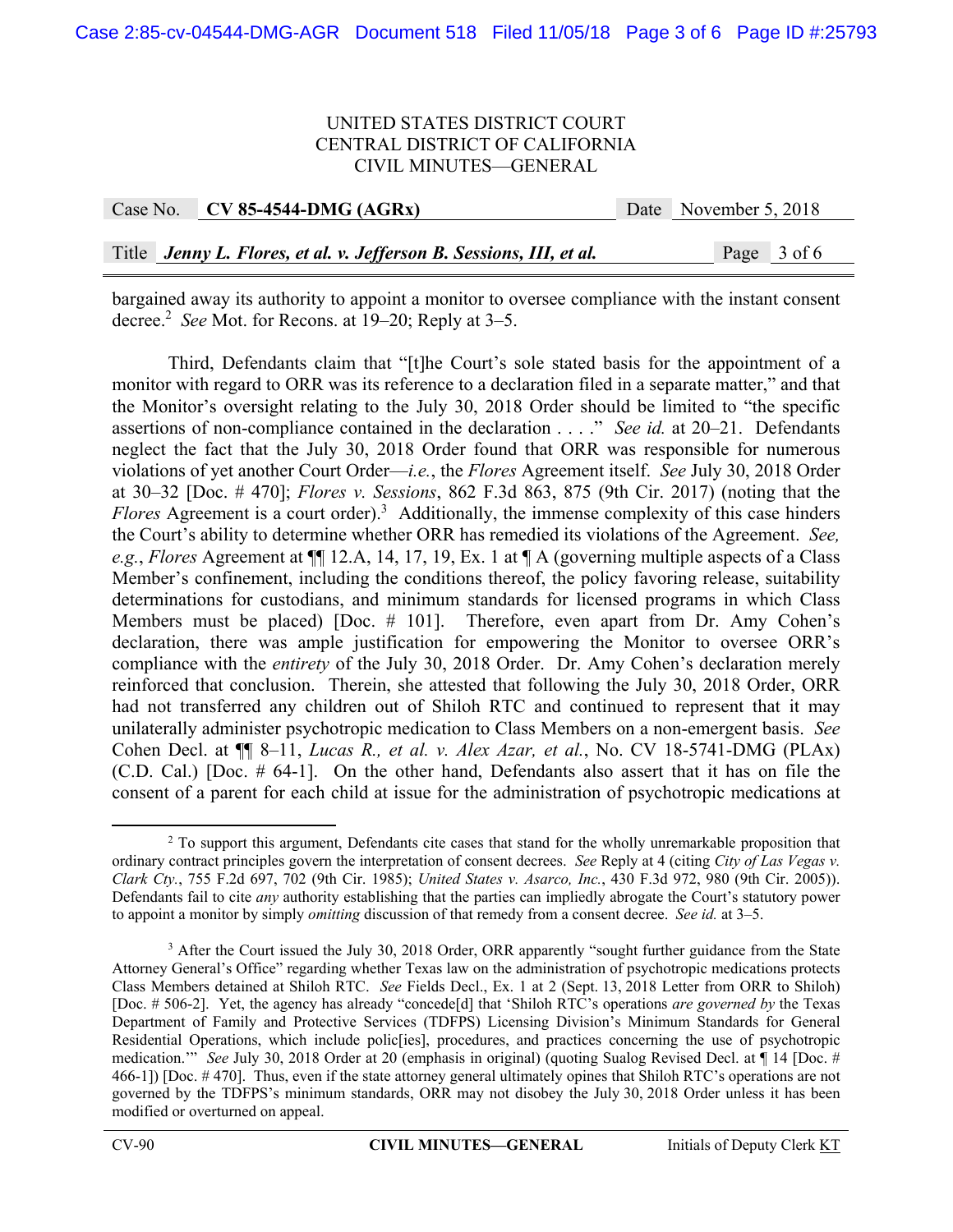|  | Case No. CV 85-4544-DMG (AGRx)                                      | Date November 5, 2018 |
|--|---------------------------------------------------------------------|-----------------------|
|  |                                                                     |                       |
|  | Title Jenny L. Flores, et al. v. Jefferson B. Sessions, III, et al. | Page 4 of 6           |

Shiloh RTC. Fields Decl. at  $\P$  8-10, Ex. 3 [Doc. ## 506, 514].<sup>4</sup> Regardless of the veracity of these assertions, they further demonstrate the existence of ongoing disputes regarding the implementation of the *Flores* Agreement and the need for a monitor to provide the Court with independent verification of the facts. If Defendants are in full compliance with prior Orders as they say they are, then they should have nothing to fear from oversight by an independent monitor.

 Moreover, Plaintiffs offer additional evidence showing that Defendants have violated the July 30, 2018 Order. Plaintiffs' counsel attests that data received from ORR on September 7, 2018 shows that the agency continued to detain three children at Shiloh even though it had determined that none of them posed a risk of harm. *See* Pl.'s Ex. 3 at ¶ 7 (Holguín Decl.) [Doc. # 501-1.]<sup>5</sup> Several Class Members detained in Shiloh RTC attest that after the issuance of the July 30, 2018 Order, they have not received any sort of psychiatric evaluation regarding whether they are a risk to themselves or others. *See* Pl.'s Ex. 18 at ¶ 10 (Declaration of C.) ("Since July 30, 2018, I do not remember receiving a psychiatric evaluation to determine whether I am dangerous.") [Doc.  $\#$  511]; Pl.'s Ex. 19 at  $\P$  8 (Declaration of E.) (same) [Doc. # 511]; Pl.'s Ex. 20 at ¶ 8 (Declaration of F.) (same) [Doc. # 511]; Pl.'s Ex. 21 at ¶ 11 (Declaration of M1) (same) [Doc. # 511]; Pl.'s Ex. 22 at ¶ 10 (Declaration of M2) (same) [Doc. # 511]; Pl.'s Ex. 23 at ¶ 8 (Declaration of N.) (same) [Doc. # 511]. Class Members confined in Shiloh RTC also report that staff continue to monitor telephone calls that the children have with family members. *See* Pl.'s Ex. 18 at ¶ 6 (Declaration of C.) ("[My mother and I] usually speak on the phone twice a week and we are very close. These phone calls are not in private; my case manager is always in the room.") [Doc.  $\#$  511]; Pl.'s Ex. 19 at  $\P$  8 (Declaration of F.) (case manager is always in the room when E. makes telephone calls to her mother) [Doc. # 511]; Pl.'s Ex. 20 at ¶ 4 (Declaration of F.) (case manager is always in the room when F. speaks with his

 $\begin{array}{c|c}\n\hline\n\end{array}$  Class Members attest that as far as they know, their close relatives have not authorized Shiloh RTC to administer psychotropic medication to them. *See* Pl.'s Ex. 18 at ¶ 9 (Declaration of C.) [Doc. # 511]; Pl.'s Ex. 20 at ¶ 7 (Declaration of F.) [Doc. # 511]; Pl.'s Ex. 21 at ¶ 10 (Declaration of M1) [Doc. # 511]; Pl.'s Ex. 22 at ¶¶ 8–9 (Declaration of M2) [Doc. # 511]; Pl.'s Ex. 23 at ¶ 6 (Declaration of N.) [Doc. # 511]. When Plaintiffs requested a copy of the consent forms, Defendants' counsel refused to provide them. *See* Pl.'s Ex. 25 at 15–16 (email correspondence) [Doc. # 501-2]. The Court's Appointment Order authorizes the Monitor to obtain such information in order to determine whether ORR has complied with the July 30, 2018 Order. *See* Appointment Order at 11–14.

<sup>&</sup>lt;sup>5</sup> In a declaration dated October 26, 2018, an ORR official attests that he reviewed Shiloh RTC's files for 27 Class Members who were detained at the facility, and that 14 of them were ultimately released or transferred to less restrictive settings. *See* Fields Decl. at ¶¶ 4–6 [Doc. # 506-1]. Conspicuously absent from this declaration are (*inter alia*) the precise dates on which the official conducted this review (*i.e.*, whether it occurred only after the Court issued the Appointment Order) and the locations of these supposed less restrictive settings. *See id.* The Monitor would be able to obtain answers to these questions.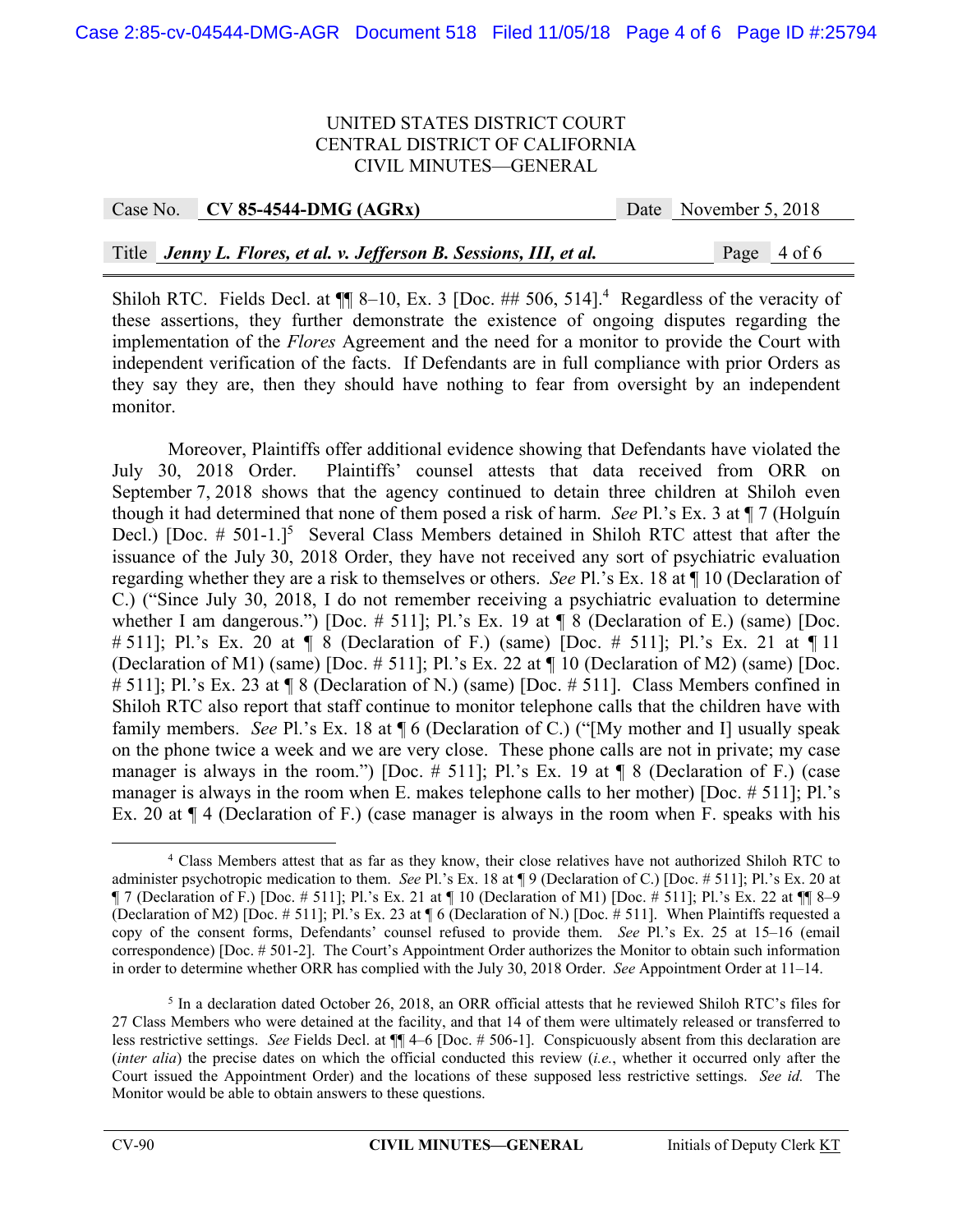Case No. **CV 85-4544-DMG (AGRx)** Date November 5, 2018

Title *Jenny L. Flores, et al. v. Jefferson B. Sessions, III, et al.* Page 5 of 6

uncle on the telephone) [Doc.  $\#$  511]; Pl.'s Ex. 21 at  $\P$  6 (Declaration of M1) ("[P]hone calls [with my uncle] are not in private; my case manager is always in the room.") [Doc. # 511]; Pl.'s Ex. 22 at ¶ 7 (Declaration of M2) ("Nobody here has private calls.") [Doc. # 511]; Pl.'s Ex. 23 at ¶ 5 (Declaration of N.) (N.'s telephone calls with her mother "are not in private") [Doc. # 511]; Pl.'s Ex. 24 at ¶ 8 (Declaration of Y.) ("I am allowed to talk to my Dad and my aunt in Virginia on the phone, but the calls are not private. A case manager is always in the room.") [Doc. # 511]. Plaintiffs also proffer evidence that after the July 30, 2018 Order, at least one Class Member was placed in a secure facility without receiving a Notice of Placement in a language that he understood. *See* Pl.'s Ex. 29 (Notice of Placement for B. in a Restrictive Setting, dated Aug. 12, 2018, which is completely in English) [Doc. # 511]; Pl.'s Ex. 28 (Declaration of B.) ("I do not read, write, or speak English, and the [Notice of Placement] was never presented or read to me in a language that I understand.") [Doc. # 511]. Again, irrespective of whether these allegations are true, they reinforce the conclusion that ongoing disputes concerning ORR's compliance with the *Flores* Agreement warrant independent oversight of the agency's activities. For that reason, the Court declines Defendants' invitation to construe Plaintiff's Opposition as a motion to enforce the *Flores* Agreement.<sup>6</sup> *See* Reply at 7.

 Lastly, Defendants urge the Court to allow ORR's recently appointed juvenile coordinator to monitor the agency's compliance with the Agreement instead of entrusting the Monitor with that responsibility. *See* Mot. for Recons. at 21–22. Defendants do not cite any authority requiring the Court to reverse course. *See id.*; Reply at 7; *see also Hook*, 120 F.3d at 926 (observing that a district court has the discretion to appoint a special master to monitor compliance with its orders). Moreover, Defendants have apparently forgotten that at the time the Court ordered them to nominate juvenile coordinators to monitor CBP's and ICE's operations, the Court had not yet appointed the Monitor. *See* June 27, 2017 Order at 32–33 (finding it appropriate—"at least at th[at] juncture"—to appoint a juvenile coordinator in lieu of an independent monitor) [Doc. # 363]. It was only over a year later, and after numerous continued disputes between the parties about the actual conditions arose, that the Court decided to appoint an independent monitor to assist it in overseeing enforcement of the consent decree. Any logistical barriers to the appointment of an independent monitor of ORR's operations have since been mitigated, given that the Court and the parties have already undertaken the time-consuming process of identifying a highly qualified candidate to be Monitor and ascertaining the proper

 <sup>6</sup> Plaintiffs' Opposition alleges many other violations of the *Flores* Agreement that were not addressed by the July 30, 2018 Order (*e.g.*, ORR's decision to house minors in a tent city near the Tornillo Port of Entry). *See* Opp'n at 11–22. The Appointment Order was designed to handle such contingencies by allowing the Monitor to request leave from the Court to (*inter alia*) obtain briefing from the parties, attempt to mediate such disputes, and issue a Report and Recommendation thereon. *See* Appointment Order at 7–8.